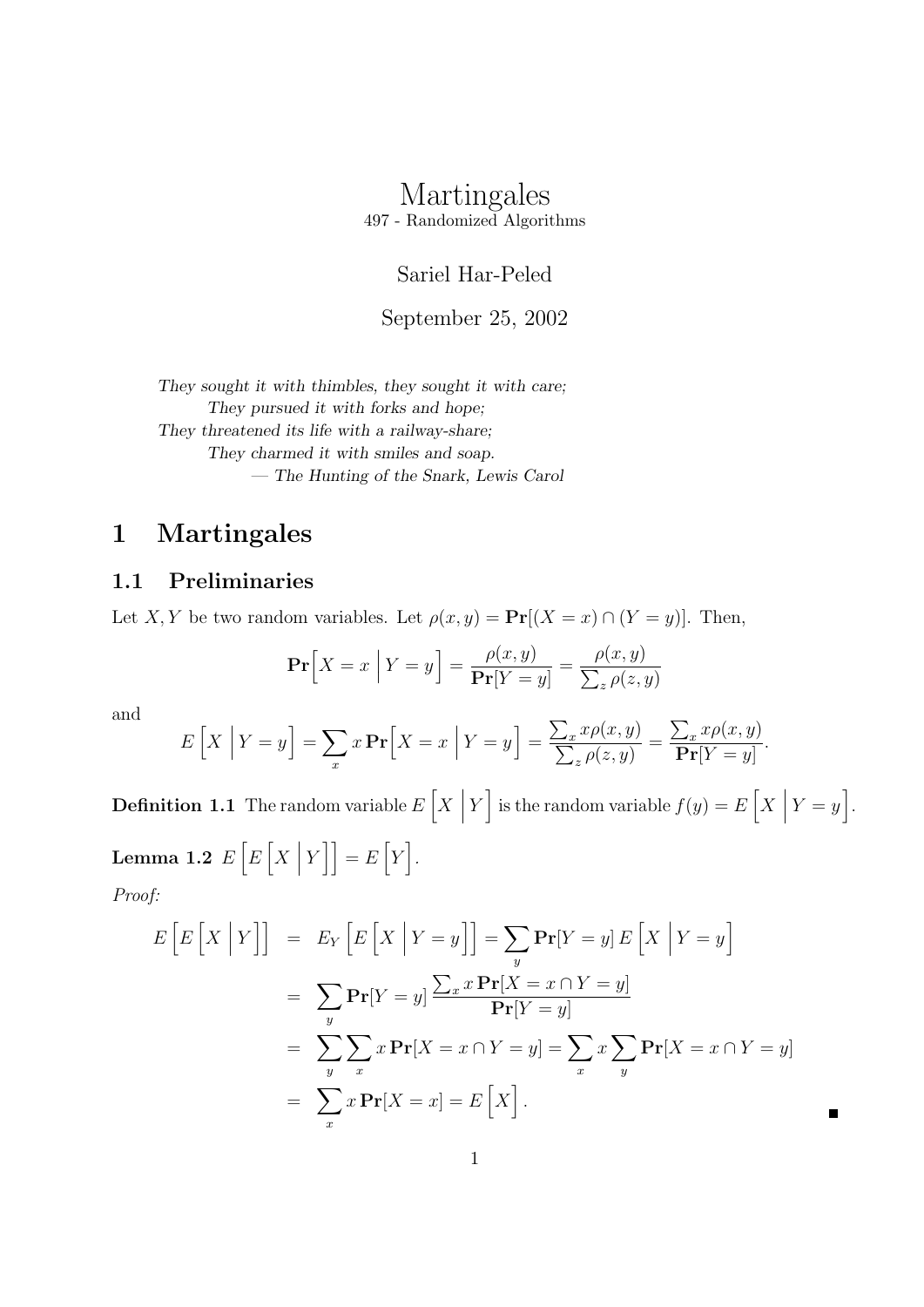Lemma 1.3  $E\left[Y\cdot E\left[X\right]\right]$  $Y$ ] =  $E[XY]$ .

Proof:

$$
E\left[Y \cdot E\left[X \mid Y\right]\right] = \sum_{y} \mathbf{Pr}[Y = y] \cdot y \cdot E\left[X \mid Y = y\right]
$$

$$
= \sum_{y} \mathbf{Pr}[Y = y] \cdot y \cdot \frac{\sum_{x} x \mathbf{Pr}[X = x \cap Y = y]}{\mathbf{Pr}[Y = y]}
$$

$$
= \sum_{x} \sum_{y} xy \cdot \mathbf{Pr}[X = x \cap Y = y] = E\left[XY\right].
$$

#### 1.2 Martingales

**Definition 1.4** A sequence of random variables  $X_0, X_1, \ldots$ , is said to be a martingale sequence if for all  $i > 0$ ,  $E[X_i]$  $X_0, \ldots, X_{i-1}$  =  $X_{i-1}$ .

**Lemma 1.5** Let  $X_0, X_1, \ldots$ , be a martingale sequence. Then, for all  $i \geq 0$ ,  $E[X_i] = E[X_0]$ .

An example for martingales is the sum of money after participating in a sequence of fair bets.

**Example 1.6** Let G be a random graph on the vertex set  $V = \{1, \ldots, n\}$  obtained by independently choosing to include each possible edge with probability  $p$ . The underlying probability space is called  $\mathcal{G}_{n,p}$ . Arbitrarily label the  $m = n(n-1)/2$  possible edges wit the sequence  $1, \ldots, m$ . For  $1 \leq j \leq m$ , define the indicator random variable  $I_j$ , which takes values 1 if the edge  $j$  is present in  $G$ , and has value 0 otherwise. These indicator variables are independent and each takes value 1 with probability p.

Consider any real valued function  $f$  defined over the space of all graphs, e.g., the clique number, which is defined as being the size of the largest complete subgraph. The *edge* exposure martingale is defined to be the sequence of random variables  $X_0, \ldots, X_m$  such that

$$
X_i = E\left[f(G) \mid I_1, \ldots, I_k\right],
$$

while  $X_0 = E(f(G))$  and  $X_m = f(G)$ . The fact that this sequence of random variable is a martingale follows immediately from a theorem that would be described in the next lecture.

One can define similarly a *vertex exposure martingale*, where the graph  $G_i$  is the graph induced on the first  $i$  vertices of the random graph  $G$ .

**Theorem 1.7 (Azuma's Inequzality)** Let  $X_0, \ldots, X_m$  be a martingale with  $X_0 = 0$ , and  $|X_{i+1}-X_i|\leq 1$  for all  $0\leq i < m$ . Let  $\lambda > 0$  be arbitrary. Then

$$
\Pr[X_m > \lambda \sqrt{m}] < e^{-\lambda^2/2}.
$$

Proof: Let  $\alpha = \lambda/\sqrt{m}$ . Let  $Y_i = X_i - X_{i-1}$ , so that  $|Y_i| \leq 0$  and  $E[Y_i|X_0, \ldots, X_{i-1}] = 0$ .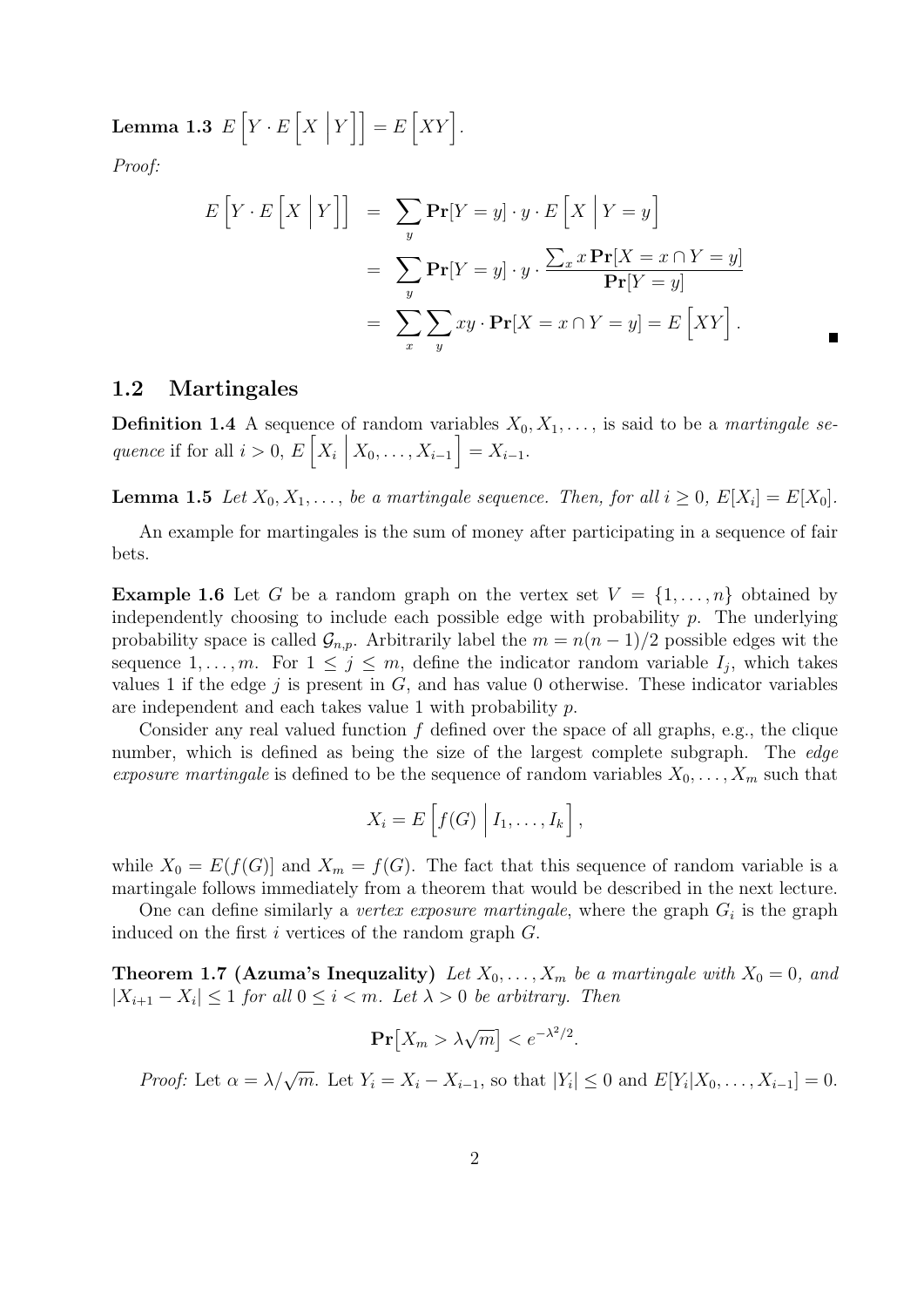We are interested in bounding  $E\left[e^{\alpha Y_i}\right]$  $X_0, \ldots, X_{i-1}$ . Note that, for  $-1 \leq x \leq 1$ , we have

$$
e^{\alpha x} \le h(x) = \frac{e^{\alpha} + e^{-\alpha}}{2} + \frac{e^{\alpha} - e^{-\alpha}}{2}x,
$$

as  $e^{\alpha x}$  is a convex function,  $h(-1) = e^{-\alpha}$ ,  $h(1) = e^{\alpha}$ , and  $h(x)$  is a linear function. Thus,

$$
E\left[e^{\alpha Y_i} \middle| X_0, \dots, X_{i-1}\right] \leq E\left[h(Y_i) \middle| X_0, \dots, X_{i-1}\right] = h\left(E\left[Y_i \middle| X_0, \dots, X_{i-1}\right]\right)
$$
  
=  $h(0) = \frac{e^{\alpha} + e^{-\alpha}}{2}$   
=  $\frac{(1 + \alpha + \frac{\alpha^2}{2!} + \frac{\alpha^3}{3!} + \dots) + (1 - \alpha + \frac{\alpha^2}{2!} - \frac{\alpha^3}{3!} + \dots)}{2}$   
=  $1 + \frac{\alpha^2}{2} + \frac{\alpha^4}{4!} + \frac{\alpha^6}{6!} + \dots$   
 $\leq 1 + \frac{1}{1!} \left(\frac{\alpha^2}{2}\right) + \frac{1}{2!} \left(\frac{\alpha^2}{2}\right)^2 + \frac{1}{3!} \left(\frac{\alpha^2}{2}\right)^3 + \dots = e^{\alpha^2/2}$ 

Hence,

$$
E\left[e^{\alpha X_m}\right] = E\left[\prod_{i=1}^m e^{\alpha Y_i}\right] = E\left[\left(\prod_{i=1}^{m-1} e^{\alpha Y_i}\right) e^{\alpha Y_m}\right]
$$
  
= 
$$
E\left[\left(\prod_{i=1}^{m-1} e^{\alpha Y_i}\right) E\left[e^{\alpha Y_m} \mid X_0, \dots, X_{m-1}\right]\right] \leq e^{\alpha^2/2} E\left[\prod_{i=1}^{m-1} e^{\alpha Y_i}\right]
$$
  

$$
\leq e^{m\alpha^2/2}
$$

Therefore, by Markov's inequality, we have

$$
\mathbf{Pr}\left[X_m > \lambda\sqrt{m}\right] = \mathbf{Pr}\left[e^{\alpha X_m} > e^{\alpha\lambda\sqrt{m}}\right] = \frac{E\left[e^{\alpha X_m}\right]}{e^{\alpha\lambda\sqrt{m}}} = e^{m\alpha^2/2 - \alpha\lambda\sqrt{m}}
$$

$$
= \exp\left(m(\lambda/\sqrt{m})^2/2 - (\lambda/\sqrt{m})\lambda\sqrt{m}\right) = e^{-\lambda^2/2},
$$

implying the result.

**Example 1.8** Let  $\chi(H)$  be the chromatic number of a graph H. What is chromatic number of a random graph? How does this random variable behaves?

Consider the vertex exposure martingale, and let  $X_i = E\left[\chi(G) \right]$  $G_i$ . Again, without proving it, we claim that  $X_0, \ldots, X_n = X$  is a martingale, and as such, we have:  $\Pr[|X_n - X_0| > \lambda \sqrt{n}] \le e^{-\lambda^2/2}$ . However,  $X_0 = E[\chi(G)]$ , and  $X_n = E[\chi(G)]$  $G_n$  =  $\chi(G)$ . Thus,

$$
\mathbf{Pr}\Big[\Big|\chi(G) - E\left[\chi(G)\right]\Big| > \lambda\sqrt{n}\Big] \le e^{-\lambda^2/2}.
$$

Namely, the chromatic number of a random graph is high concentrated! And we do not even know, what is the expectation of this variable!